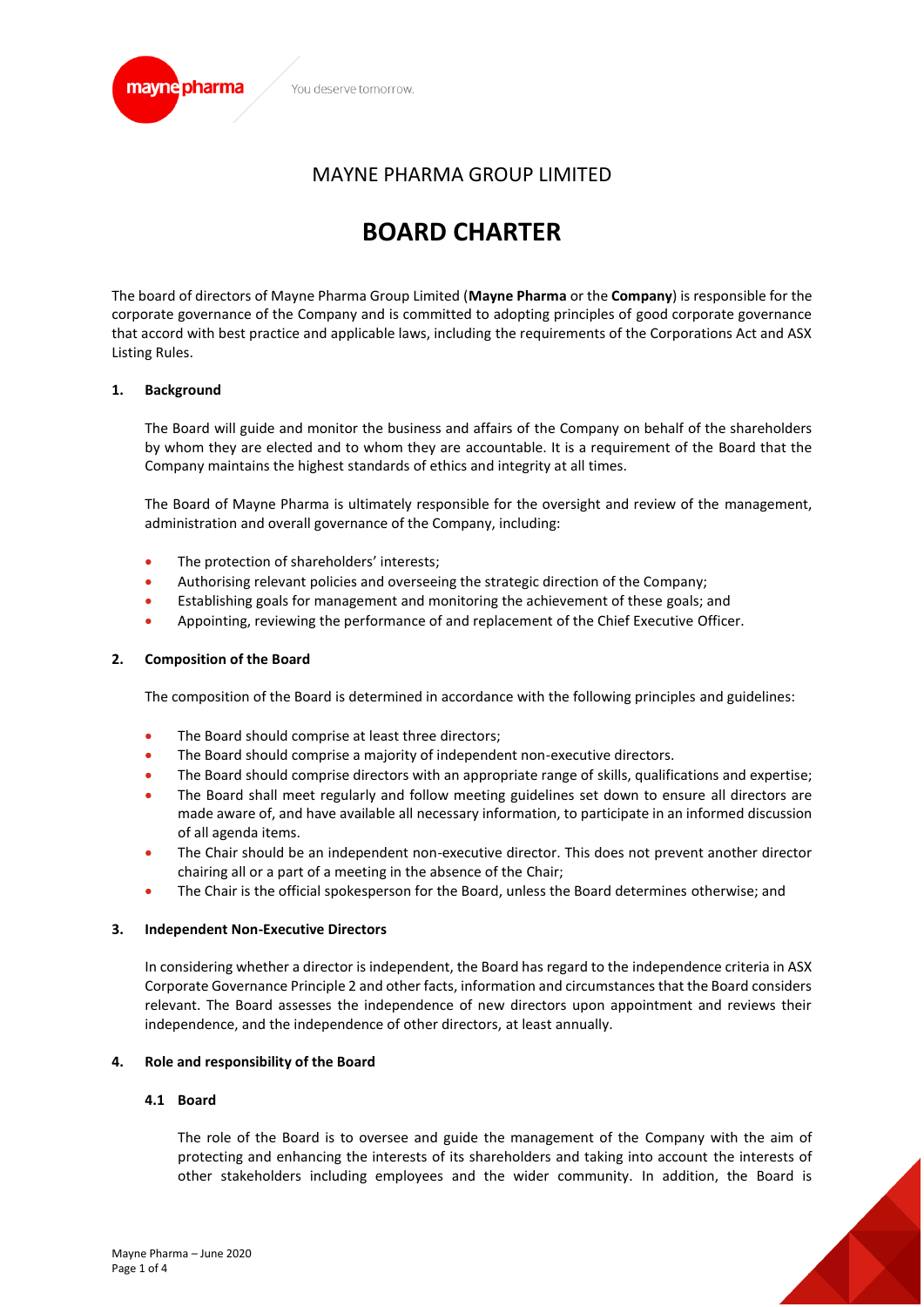

responsible for identifying areas of significant business risk and ensuring arrangements are in place to adequately manage those risks.

The Board is responsible for setting the strategic direction and objectives of the Company, establishing goals for management and monitoring the achievement of those goals. The Chief Executive Officer is responsible to the Board for the day to day management of the Group. The Board ensures that the Chief Executive Officer is appropriately qualified and experienced to discharge their responsibilities and has procedures in place to assess the performance of the Chief Executive Officer.

In particular, the following are regarded as the key responsibilities and functions of the Board:

# **(a) Board and senior management**

- The appointment, delegation of authority to, and review of performance of, the Chief Executive Officer;
- The appointment and review of performance of other executive directors;
- Approval of the terms of appointment and replacement of senior management  $-$  i.e. the CEO and direct reports;
- Appointment of the Company Secretary;
- To evaluate and reward senior management (including determining their remuneration and incentive policies);
- Ensuring executive and Board succession planning;
- Assessment of the organisation's and of the Chief Executive Officer's performance;
- Assessment of Board performance;
- The appointment of the Board Chair
- Ensuring that there is continuing education and information provided to directors regarding the Company's business and the role of the Board and its functions and obligations;
- Assessment of the performance of individual directors, including prior to their standing for re-election; and
- Approval of the Business Code of Conduct, to underpin the desired culture of the Company;
- Receiving information regarding material breaches of the Business Code of Conduct, the Company's Anti-Bribery Policy and reports of material incidents under the Company's Whistleblower Policy.

# **(b) Business Strategy and financial matters**

- Approval of budgets and the strategic plan;
- Evaluating the performance of the Company against strategies and business plans in order to monitor the performance of functions delegated to management; and assess the suitability of the Company's overall strategies, business plans and resource allocation;
- Approval of the capital expenditure budget and any alterations to it;
- Approval of significant mergers, acquisitions and divestitures of the Group;
- Approval of significant leases or purchase of buildings; and
- Approval of capital expenditure, operating expenditure and major transactions not included in the budget or outside the ordinary course of business.
- Approval of annual accounts and directors' reports;
- Approval of accounting policies;
- Approval of the internal and external audit plan; and
- Acceptance of audit reports including management letters.

# **(c) Risk and compliance**

• Approval and monitoring of the Company's risk management strategy

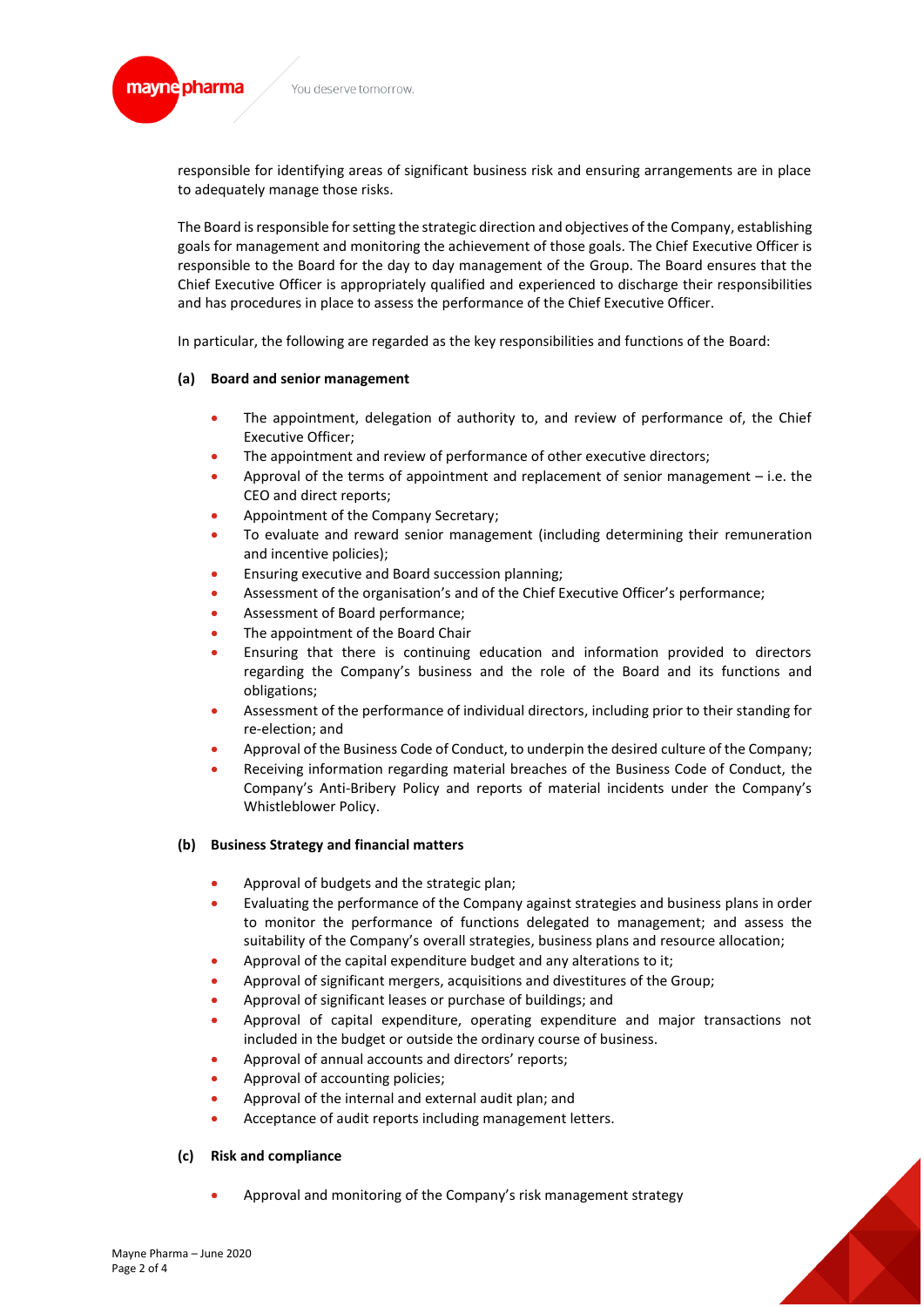

- Monitor and review the Company's operations in relation to, and compliance with legal and regulatory requirements
- Monitor the effectiveness of the Company's governance practices.

# **(d) Relations with shareholders**

- To oversee relations with shareholders by monitoring communications to shareholders and the ASX, including monitoring:
	- $\circ$  arrangements for the annual general meeting and other members' meetings (if any);
	- o matters relating to reports as required by law; and
	- o disclosures made under the ASX continuous disclosure requirements.

# **4.2 Delegation to management**

As indicated above, the Board has retained ultimate responsibility for the strategic direction and control of the Group. The Board delegates management of the Company's resources to the executive team under the leadership of the Chief Executive Officer, to deliver the strategic direction and goals as determined by the Board. A key function of the Board is to monitor the performance of the Chief Executive Officer and senior management in this function. The CEO conducts a formal review each year assessing the performance of senior management and reports back to the Board.

# **4.3 Delegation to committees**

The Board from time to time establishes committees to streamline the discharge of its responsibilities and, for each standing committee, adopts a formal charter setting out the matters relevant to the composition, responsibilities and administration of such committees.

The Board has established the following committees to advise and support the Board in carrying out its duties:

- Audit & Risk Committee;
- Nomination Committee;
- Remuneration and People Committee; and
- Science, Technology and Medical Committee.

# **4.4 Responsibility of the Chair**

The Board will appoint a Chair in accordance with the Company's Constitution. The role of the Chair must be held by an independent, non-executive director. The responsibilities of the Chair include:

- facilitate the effective contribution of all directors:
- promote constructive and respectful relations between directors and between the Board and management;
- lead the Board;
- ensure the efficient organisation and conduct of the Board's function; and
- act as the official spokesperson for the Board, unless the Board determines otherwise

# **5. Administrative matters**

The Board determines a schedule of meetings at the beginning of each year. Additional meetings are held as required to address specific issues. The agenda for meetings is prepared by the Company Secretary, in conjunction with the Chair and Chief Executive Officer, with periodic input from the Board. Comprehensive Board papers are distributed to directors in advance of scheduled meetings. Board meetings typically take